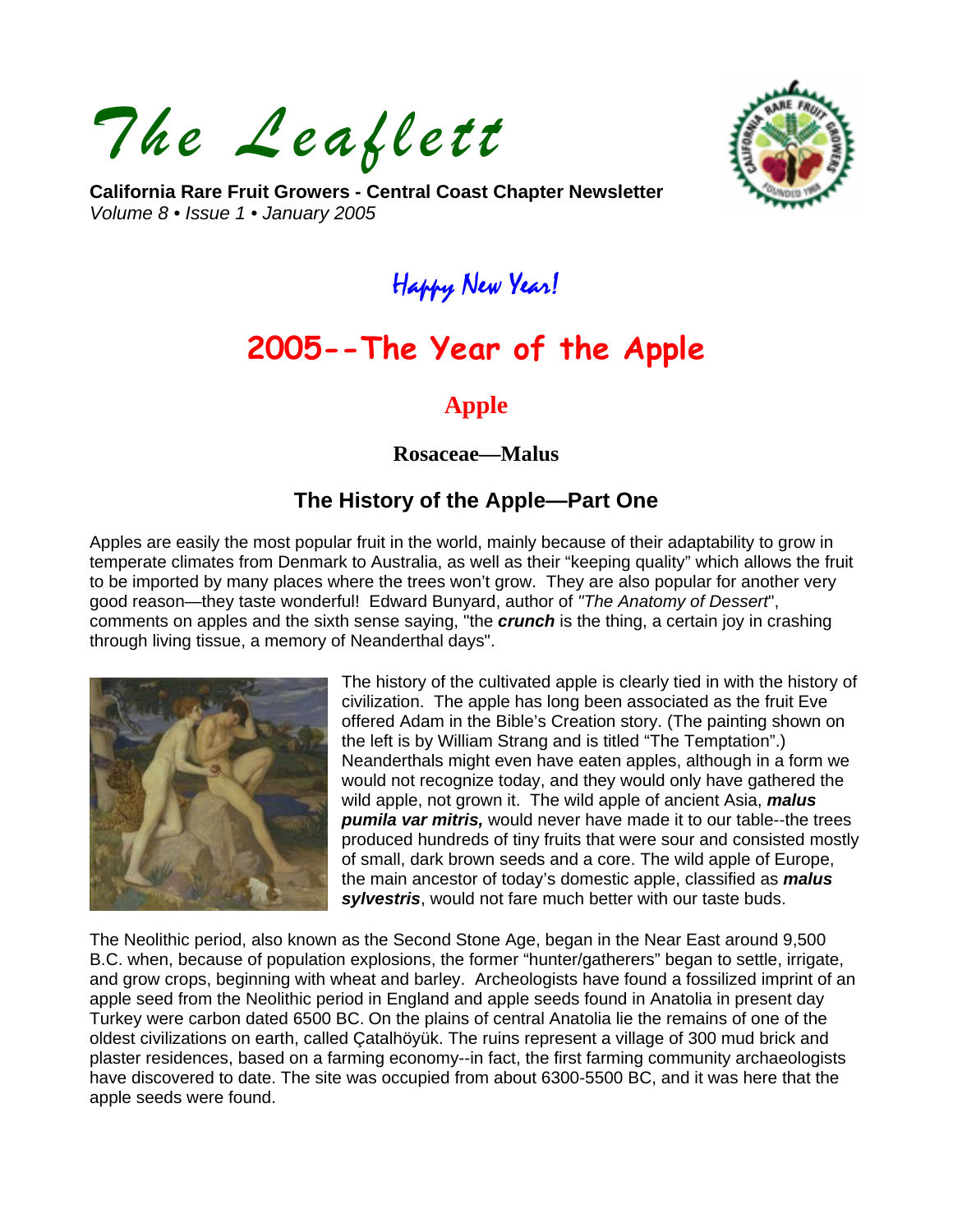Exactly when people learned they could turn the wild, and not very palatable fruit into something desirable to eat is, of course, in dispute by historians. Many believe it was the Romans who discovered they could cultivate wild apples into fleshy, sweet, and juicy fruits, but in 5,000 BC, Feng Li, a Chinese diplomat, gives up his position when he becomes consumed by grafting peaches, almonds, persimmons, pears and apples as a commercial venture according to "The Precious Book of Enrichment", Part I, Chapter 4.

Dried apple slices were found on saucers in the tomb of Queen Pu-Abi at Ur near Basara, in Southern Iran, dated about 2500 BC, linking royalty to apples. In 1500 BC a tablet found in northern Mesopotamia records the sale of an apple orchard by Tupkitilla, an Assyrian, from Nuzi, for the significant sum of three prized breeder sheep. Hittite Law Codes specify a three shekel penalty for anyone allowing a fire to destroy an apple orchard! The famous Egyptian Pharaoh of the 13th century BC, Ramses II, ordered cultivated varieties of apples planted in the Nile delta.

Homer's Odyssey, written about 800 BC, recounts the memory of his fruit orchard to his aging father: "twelve pear trees bowing with their pendant load, and ten, that red with blushing apples glow'd…" In Attica, Greece, apples were being grown in a very limited quantity during the 7th century BC. Since they were so expensive, it was decreed that a bridal couple would have to share one apple on their wedding night. Writing about 323 BC, Theophrastos, a Greek, describes six varieties of apples and discusses why budding, grafting, and general tree care are required for optimum production—he said seeds almost always produce trees of inferior quality fruit!

However, there is no dispute that the Romans probably did more to spread the fruit than anyone else. In 100 BC, the Roman poet, Horace, notes that Italy has nearly become one big fruit orchard and that the perfect meal begins with eggs and ends with apples. Apple trees moved west with the rise of the Roman Empire as the Romans adopted the apples and the orchard skills of the Greeks and Persians before them. They took apples to the far reaches of the Roman Empire including continental Europe and the British Isles where previously only *crab* apples were known. They even created a deity of the fruit trees, the goddess Pomona. Fifty years later, another Roman, Cicero, author, statesman, and philosopher, urges his Roman countrymen to save their apple seeds from dessert to develop new cultivars.



Although it wasn't until 1904, at the St. Louis Exposition that J. T. Stinson proclaimed, "An apple a day keeps the doctor away", in the early 1100's, the Medical School of Salerno taught the therapeutic value of apples with regard to disturbances of the bowels, lungs and nervous systems. Even earlier than that, around 200 BC, famous Greek physicians living in Rome, Galen, and later Hippocrates, recommend **sweet apples** with meals as aids to digestion and **sour apples** only for fainting and constipation.

Englishman, William Lawson of Yorkshire, wrote "*A New Orchard and Garden"* in 1618, the first book in the English language about the practical aspects of apple growing. He is more often quoted on his sensual observations: "All delight in orchards" and "For whereas every other pleasure fills some one of our senses, and that only with delight; this makes all senses swim in pleasure". "What can your eyes desire to see, your ears to hear, your mouth to taste, your nose to smell that is not to be had in an orchard, with abundance of variety." Two mottos appear on the title page; "Skill and paines bring fruitful gaines" and "No man is an island". Lawson believed growing an orchard offered the best of business and pleasure.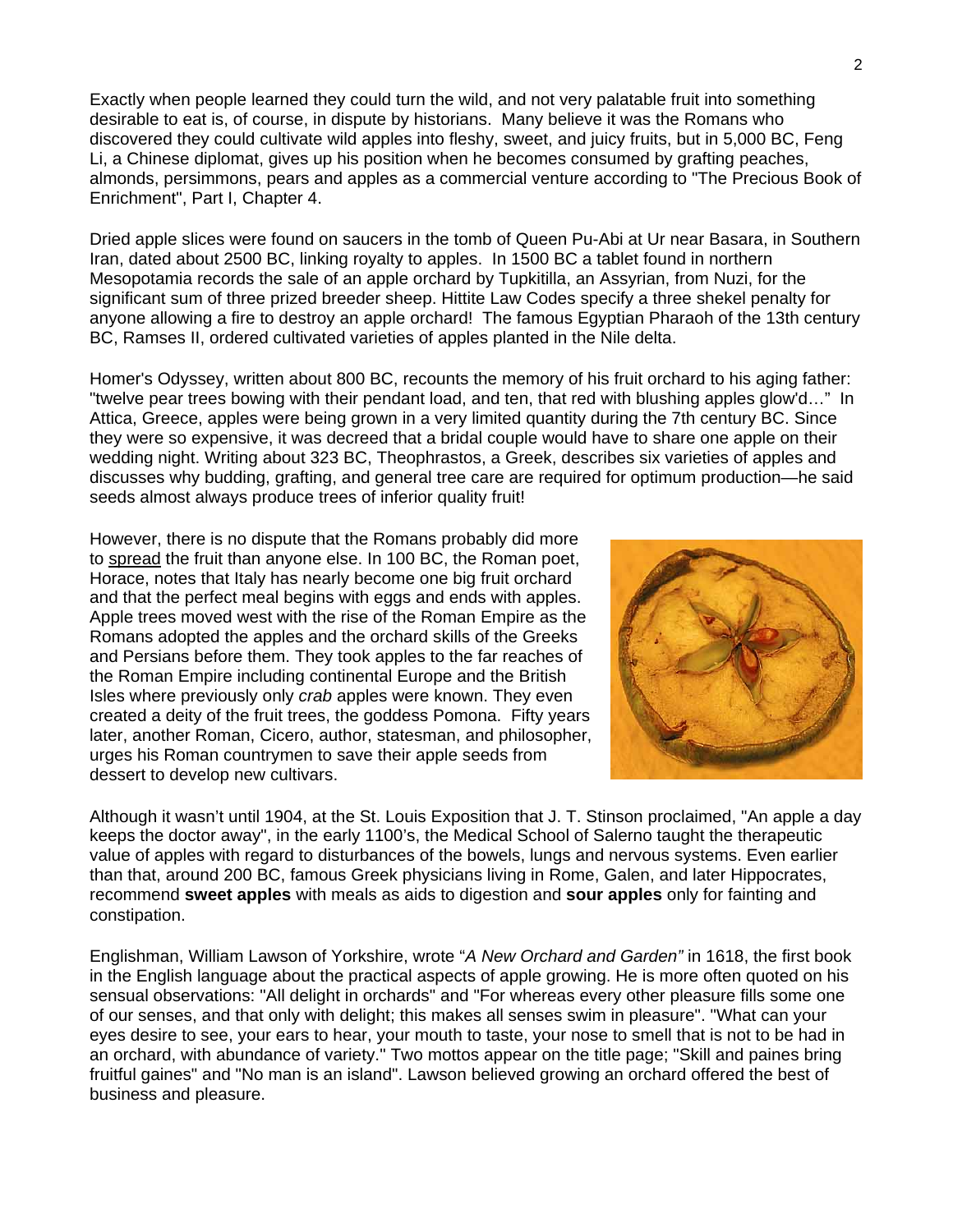Outside of the apple as a fruit to eat, it may have had its most historic moment when, in 1665, Sir Isaac Newton watched an apple fall to the ground and, curious as to why it fell in a straight line, was inspired to discover the laws of gravitation and motion. Maybe we could say apples have even taken us into space!

Finally, about 1790, Thomas Andrew Knight of England began the first **controlled** apple hybridization program. Knight's father was a Herefordshire clergyman who died when his son was five years old. The boy's education was neglected, and until he was nine, he remained almost illiterate. Since he was unable to read as a child, he concentrated his curiosity on the plant and animal life on the family estate. Eventually Knight did catch up with his education and with his phenomenal memory he was able to graduate from Balliol College, Oxford. He then withdrew to his farm and greenhouse at Elton, where he likely would have remained a modest experimenter and breeder had not Sir Joseph Banks convinced him to come out of hiding. Knight first met Banks, who was then president of the Royal Society, in 1795. In April of that year Knight read a paper before the Society on "The Grafting of Fruit Trees." Banks was interested in Knight's ideas and began writing to him in July of 1796. Their correspondence lasted twenty years. Knight was painfully shy and reserved, but because of the interest of such a great man he forgot himself and paid close attention to Banks' suggestions and advice.

His contributions to practical agriculture show a wide range of interests and help to explain his influence in leading other gardeners and livestock breeders to imitate his efforts. Some of the observations he made are now a standard part of plant physiology, for he made studies on the ascent and descent of sap in plants, the nature of the cambium, geotropism of roots and stems, and phototropism in tendrils. In practical horticulture "the originality and range of his investigations are practically staggering."

 As we can see, people have long understood that apples not only should be developed to taste good, but that they are also good for you! Next month—**Apples in America**!

#### December Meeting—Food, Fun, and Fellowship

Life doesn't get much better than it was at our December chapter meeting when over 80 members and friends gathered at the PG&E Community Center near Avila Beach for food, fun, and fellowship evidenced by the photo below which was taken by Paul Moyer.

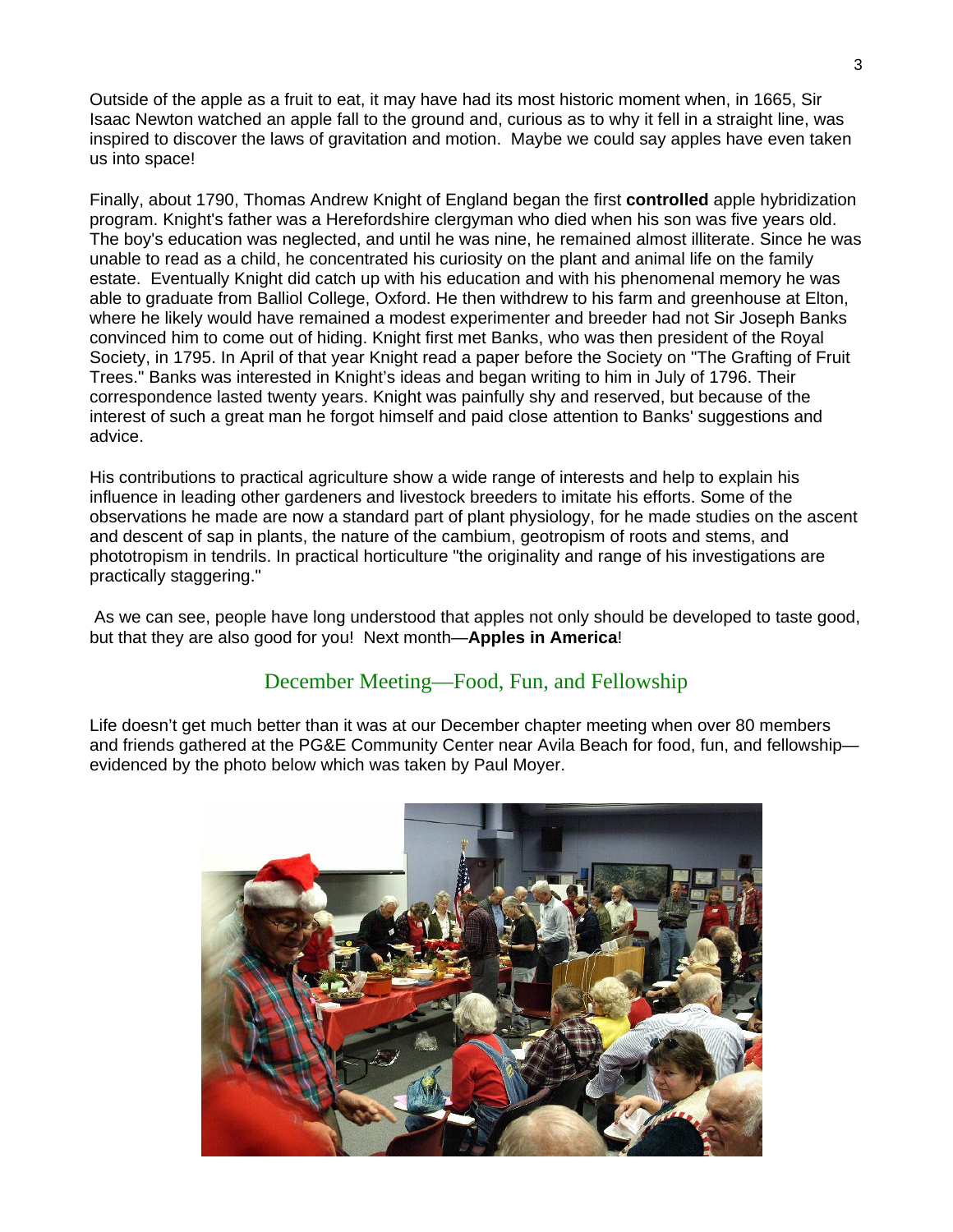Plans were to begin the meeting about 12:30 PM, but "technical difficulties" got us off to a later start. No one seemed to mind, though, as everyone greeted and chatted with others. Our steadfast cochair, Art DeKleine, finally managed to settle us all down for a pre-dinner prayer in the form of singing the "Johnny Appleseed Song." Art had taken the time to make copies for us of several "Johnny Appleseed" songs, as well as providing CD's of apple photos for a screen-saver. Then it was time to hit the buffet line! What an amazing variety of delicious food there was on that table. While we may be growers of "rare" fruit, "rare" good cooks are not hard to find in this group! (I won't point out any specific dishes, but the food was wonderful!) I tried my first medlar there, too, thanks to the bowlful provided by David Gurney, who grows them. My opinion of medlars—well, they are "interesting" fruits! (Hopefully, David will write an article for our newsletter on his medlar growing experiences.)



After lunch (and fabulous desserts!), Art DeKleine presented a computergenerated slide show of photos taken at meetings during the past four years. He even gave us a script to follow in the form of listing every meeting and where it was held during that time period. Joe Sabol got us enthused for our meetings in 2005 by giving us "teaser" information. Lark Carter, chair of the nominating committee, then read the names of those members who have graciously consented to have their names placed on the ballot for election for offices and committee leadership in our chapter for 2005. The elections will be held at our January meeting. (See names later in this issue.)

"Santa", perfectly played by Doug Allen, and assisted by his two-year-old granddaughter and Marv Daniels, raffled off the large variety of plants and other items that had been brought by members for that very purpose. We even moved outside into the warm afternoon to further chat and finish the

plant raffle. All-in-all, it was the perfect way to end a great year of meetings!

Our thanks go to Marv Daniels for arranging the use of the Community Center with PG&E. Hopefully, we left it in great shape and will be able to use it again next year.

#### **The Cold Truth About Frost Protection**

Back in November we had several nights of unusually low temperatures for the Central Coast, which had many of our members scrambling for ways to protect their most cold-sensitive plants. Joe Sabol posted the website address for the University of Arizona where they had some excellent information on protecting crops from frost by using several methods, including "frost cloth." However, the site didn't make it clear what "frost cloth" was, which prompted a few more inquiries. Out of these inquiries, came the following information.

The first quote is from Bob Vieth in an e-mail to Joe Sabol: "The material you are interested in is commonly known as row cover or cloth and is made by many manufacturers. Reemay and Agrofabric are perhaps the two best known.

Row covers are made of spun-bonded polyester or spun-bonded polypropylene. The fabric allows light, water, and air to move through but enables you to have 2-8° of frost protection. The row covers are available in a variety of weights but for frost protection, 0.5 ounces per square yard is the minimum requirement. Although the fabric is light enough to "float" over your plants, winter winds can cause abrasion so the cover should be supported with wire hoops or short stakes. To prevent the cover from blowing away, the ends should be weighed down with stones or buried right into the soil. Remember to leave enough slack to allow room for your plants to grow. The lifespan of the row cover is usually 2 seasons. When the fabric becomes a bit too ratty, use it to help germinate seeds. If it is placed over bare soil, row cover fabric acts as mulch, keeping the soil moist and raising the soil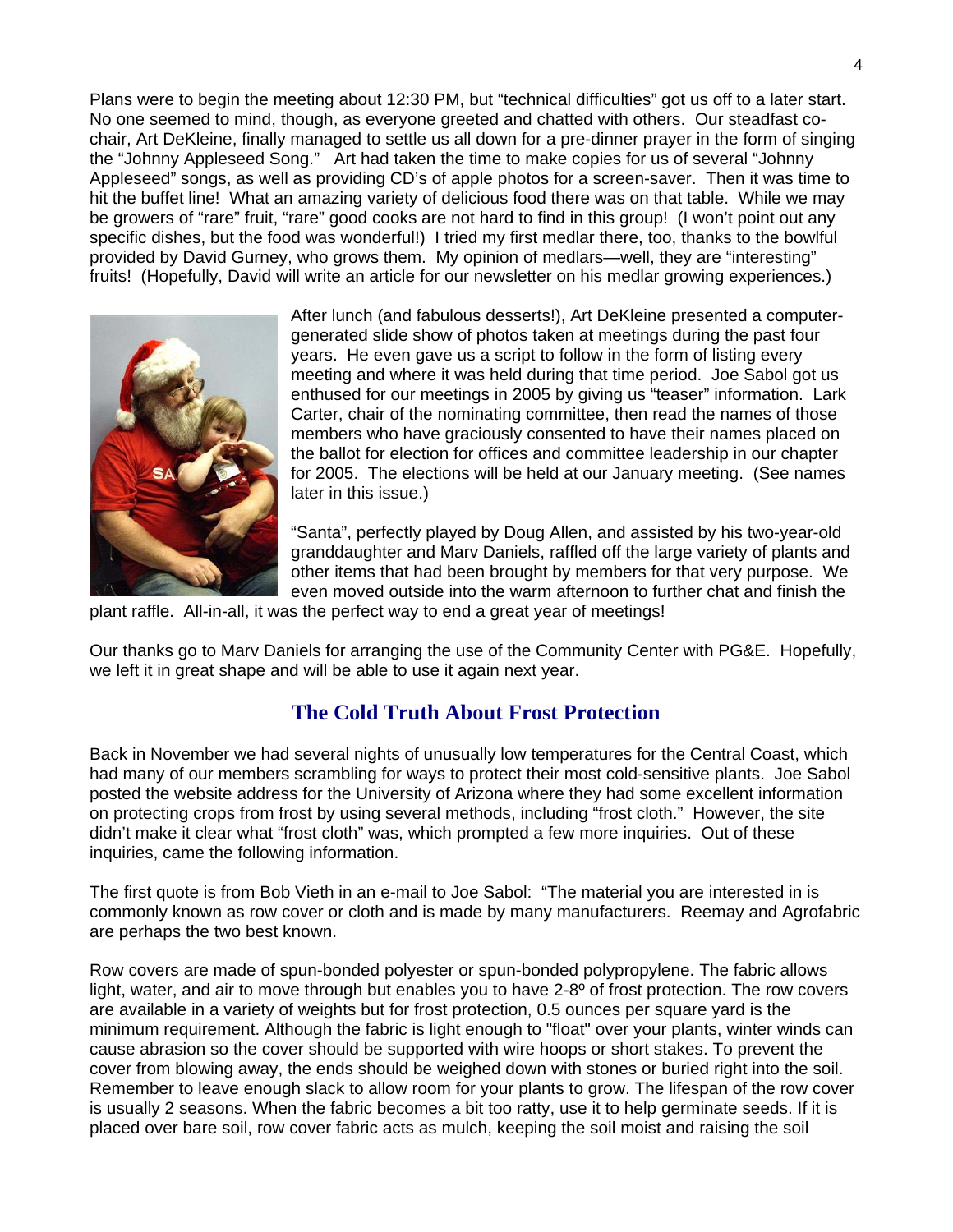temperature slightly. Seeds germinate very well in these conditions.

There are few points to keep in mind before deciding which method of season extension to choose.

Temperature differences - plastic will raise temperatures much higher than row covers. While plastic is great for winter lettuce, cool season crops like cabbage and kale don't need such high temperatures. Materials - not all plastics are alike. Make sure the material you use is UV treated and at least 3 millimeters thick. Non-treated plastic will degrade and crack within just one season. Moisture - If you use glass or clear plastic over your plants, remember that water doesn't come through and they will need watering from time to time. Floating row covers don't have this problem. Ventilation - On sunny days in the early fall, it's easy for temperatures within cloches and cold frames to go up more than 20 degrees over ambient temperatures. Ventilation will not only keep temperatures moderate, but it will also help bring down humidity.

A mini greenhouse can be built using two layers of row cloth which should then be covered by 4 or 6 mil polyethylene sheets."

The next bit of first-hand wisdom comes from William of Visalia in a reply to Eunice Messner. "I too am having an exceptionally cold winter so far. I expected some frost but it has been several nights of frost in a row. The name of the antitranspirant I used is Anti-Stress 550 manufactured by Polymerag Company in Fresno, CA. You can look at their website [http://www.polymerag.com](http://www.polymerag.com/) Be sure to look at the test results from the university. It's interesting. Another website is http://www.antistress.com actually got a bottle given to me from a friend of mine, and he bought his from Eastside Chemical Co (across from Mulholland's Citrus Nursery in Orange Cove, CA) Their phone number is (559) 626- 4091. I'm sure any chemical company could order it from Polymer Ag Co.

I am also using Agribon-50 floating row cover. It is rated to protect plants down to 24F. Hopefully, we won't see temps that low but it's good to know that it's rated that low if needed. The nice thing about it is you don't have to build a frame for it--just simply drape it over your plants. It is lightweight enough to do this. It has so far given good protection and I'm well pleased with its protection qualities. I ordered it from Peaceful Valley Farm Supply. Hope this helps you."

All this was good information and I followed the links Bob and William cited to learn more. I certainly saw the value of covering susceptible trees and plants (I've used many sheets and towels myself over the years!), but with the wind that blows around here almost daily, I couldn't imagine row covers staying on long enough to provide frost protection without lots of work. Since I am basically lazy, I was more than intrigued by what I discovered when I went to the antitranspirant websites. This product, which increases a plant's normal freeze tolerance by up to 6° C (10° F) is mixed with water and sprayed on! That's easy! For best protection, the spray should be applied as close to freezing temperatures as possible.

One word of caution about covering your plants to prevent freezing—don't use plastic! While the row cover type frost cloths are polymer based, their structure is not the same as regular plastic sheets used for things like painter's drop cloths. Regular plastic sheets transfer the cold to the plant parts and do even more harm than if you had just left them uncovered.

#### **Slate of Nominees for the Central Coast Chapter for 2005**

**Co-Chairs**: Art DeKleine and Bob Tullock; **Program Chair**: Joe Sabol; **Assistant**, Carol Scott; **Secretary**: Rhonda Underwood; **Treasurer**: Dick Pottratz; **Web Master**: Art DeKleine; **Assistants**, Pet and Marvin Daniels and John and Choung Crow; **Raffle Directors**: Marvin Daniels and David Vogel; **Historian/Archivists**: Sandra Pirghaibi and Marie Moyer; **Photographer**: Rachel Rosenthal; **Refreshments**: Coffee, Jaleah Brynn assisted by Dorothy and Wally Seelos; **Friendship Chair**: Doris Henzgen; **Newsletter Editor**: Lennette Horton;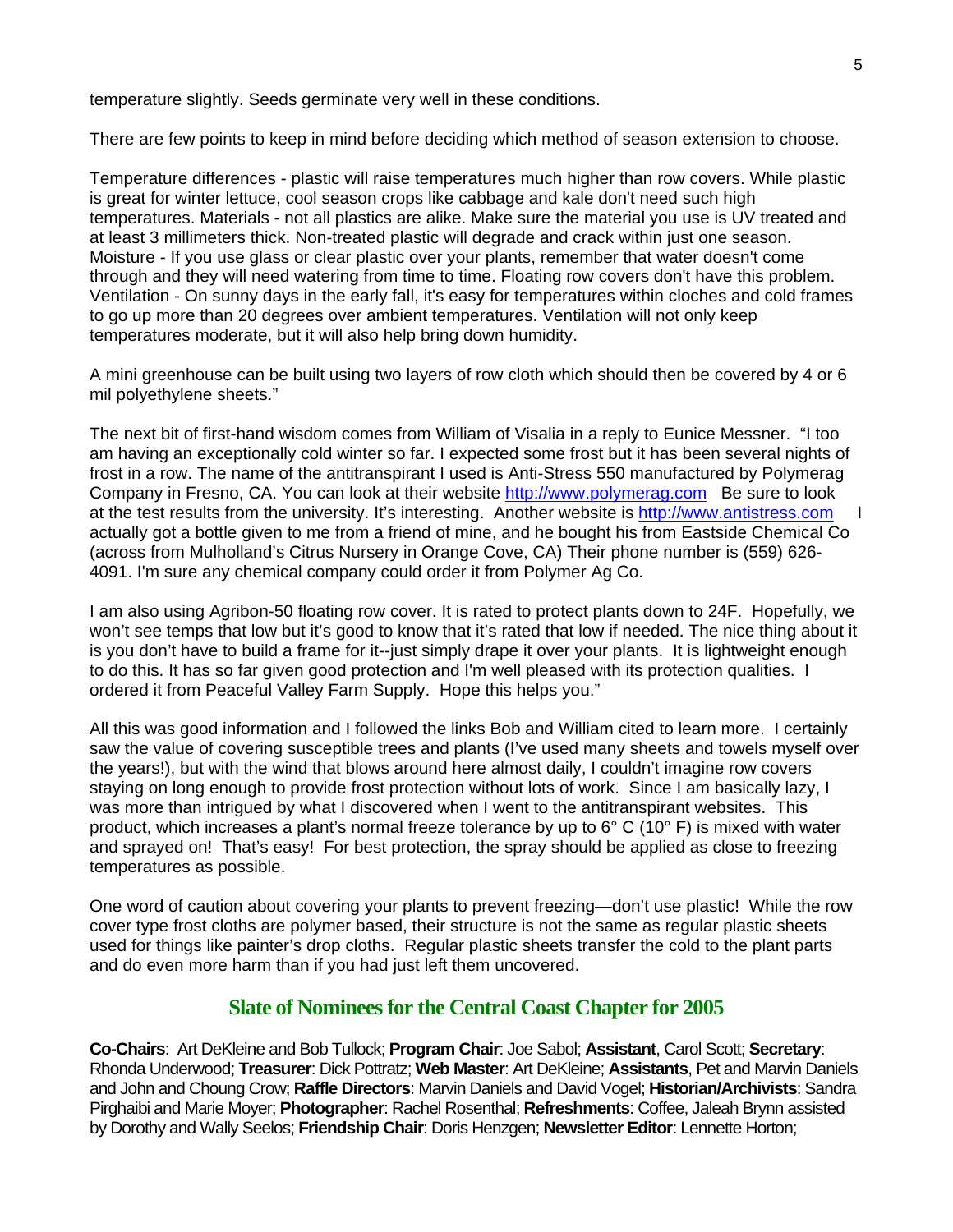**Newsletter Mailing**: Art and Doris Henzgen and Anne Furtick; **Community Orchard Coordinators**: Joe Sabol, Pet and Marvin Daniels; **Apple Grafting Coordinators**: Joe Sabol, Marvin Daniels, and Patti Schober; **Board of Directors**: In addition to the Co-chairs, Secretary, and Treasurer named above, Roger Eberhardt, Chuck Atlee, Art Henzgen, Joe Sabol, Lark Carter, Robert and Carol Scott, Bill and Anne Furtick, Marvin and Pet Daniels, and Jenny Weaver.

#### **Announcements**

**Ventura/Santa Barbara Chapter Plant Sale, Saturday, January 22, 2005 at 10:00 AM:** The Ventura/Santa Barbara Chapter of CRFG will hold their 4th Annual Plant Sale at Norman Beard's home, located at **200 Ellwood Ranch Road**, Goleta. There will be several nurseries, agricultural services, and a guest speaker (to be named). Norm will be giving a tour of all his Sub-tropical and Tropical plants which number in the hundreds. There will also be a scion wood exchange, so bring scion wood if you want to participate in the exchange. **Directions:** Coming South on 101 to Goleta, take the Hollister Avenue off-ramp, make a left over the freeway, turn right on Calle Real, take the first left on Cathedral Oaks, going past Winchester Road, then make left by old barn (with boats around it) on Ellwood Canyon Road, make the first right up hill until you come to the first driveway on the right—and you will be there. We have plenty of parking!

**Rootstock Ordered:** Joe Sabol says: "We are back in the rootstock business!!! I just placed an order for 2,550 rootstocks with the Lawyer Nursery in Montana...2400 apple roots…will arrive too late for our Feb. meeting, as usual. 100 Nemaguard roots…some will be for sale at the Feb. Meeting. 50 Pear roots...some will be for sale at our Feb. meeting."

**Web Site is Back:** After all the data on our web site was lost, Dr. Art DeKleine, our versatile co-chair, has finally managed to get it back up and running. This has been a tremendous job and now he has promises of help with maintaining it from John and Choung Long. Thanks! Check the site at: [www.crfg-central.org](http://www.crfg-central.org/)

**Join the Parent Organization:** Many of our chapter members are also members of the Parent association and those who aren't should consider joining. With parent organization membership you receive a wonderful color magazine, *The Fruit Gardener*, filled with great articles on fruit growing, news, chapter activities and contacts. Dues are **\$30 annually** or **3 years for \$87** as of January 2004. Applications are available from **Joe Sabol.** 

**Local Chapter Newsletter Fees:** Is your newsletter fee current? **We don't send out reminders, so please check the list below to see if you need to update in January.** As our treasurer, Dick Pottratz explained, he puts everyone on an annual fee due basis beginning in January—so some new members get more than a year and some less, depending on when they signed up. A mere pittance of **\$6** will buy you all the monthly newsletters from our chapter for a full year! Or, for **\$25** you will get the newsletter from our chapter for **five** years and save **\$5!** Where else can you get so much information for so little money? Send your check to **CRFG Treasurer,** 2430 Leona Avenue, SLO, CA 93401. **Fees coming due in January** for the following: Sandy Ahearn, Dennis Anctil, Gary Aubuchon, Debbie Bailey, Alan & Liane Barta, Owen & Patricia Baynham, Don & Judy Beach, Paul Berdoulay, Michael Blake, David Blakely, Ronald Blakey, Glenn Britton, Dr. Howard & Fay Brown, Tom Byrd, Mary Cardoza, Gary Cooke, Monica Cooper, Forest Crowe, Evelyn Cunningham, Chris Darway, Jeff Ensminger, Gary Epstein, James Fickes, Richard & Sassi Fisher, Harold Frisch, Bill & Anne Furtick, Jerie Garbutt, Mary Giambalvo, Mella Griffen, David Gurney, Linda Hauss, Art & Doris Henzgen, Mei Hoh, Larry Hollis, Steve Johnson, Stanton Keck, Carie Kedrick, James & Lisa King, Michelle King, Jim Kramme, Alexandra Lee, Kathy Longacre, Joe Malatesta, Mary Matakovich, Joel McCormick, Whitney McIlvaine, Mike & Joan Metz, Father Albert Meyer, Jan Miller, Keri Mogret, Kendra Moshe, Henry Mulder, Rev. Stephen Odenbrett, Dattatraya Paranjpe, Russee Parvin, Sheree Pellemeier, John & Sandra Pirghaibi, Cheryl Price, Peter Risley, Eric Rose, Rachel Rosenthal, Jay